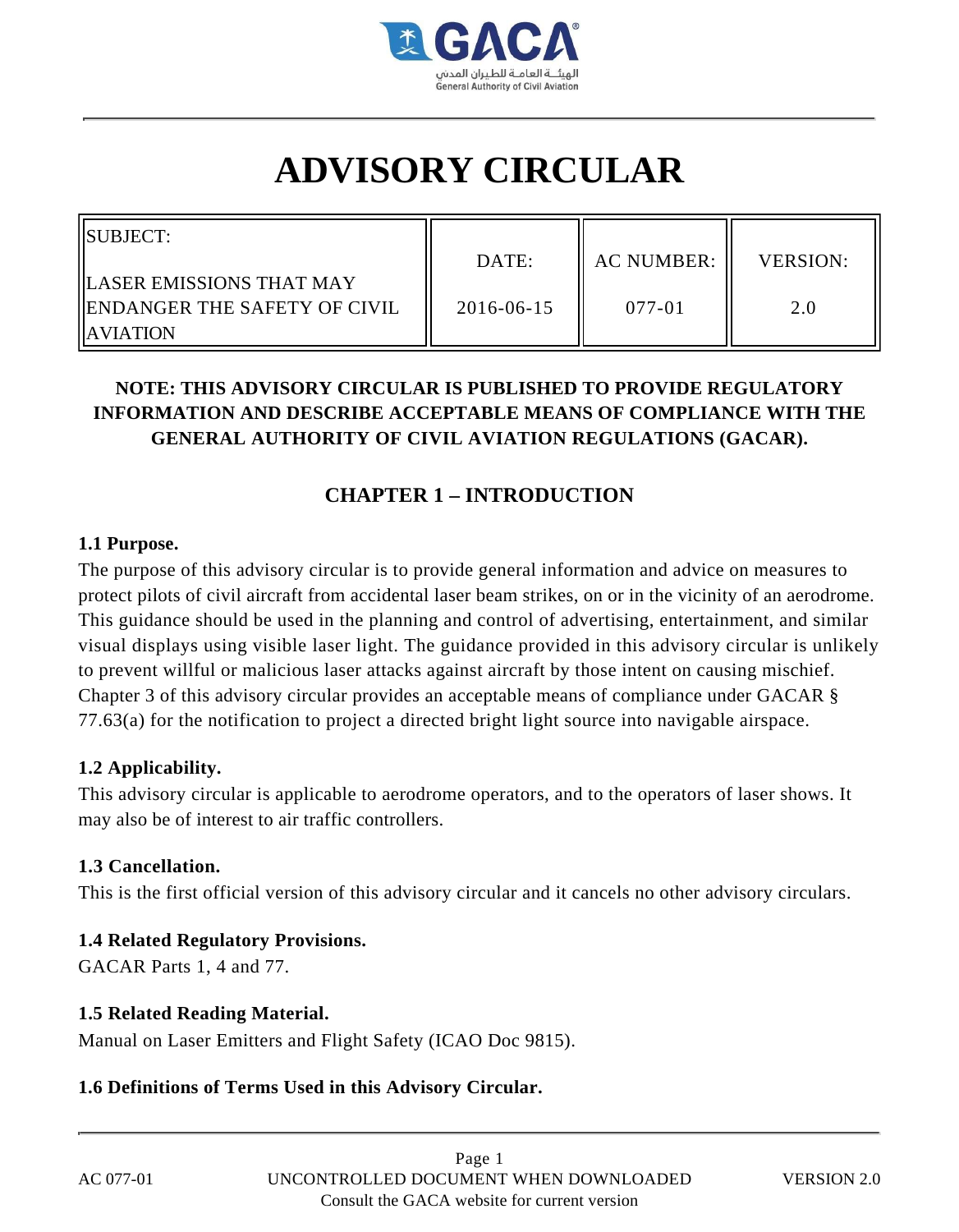

Affected parties should refer to Subpart A of GACAR Part 1 for a full listing of defined terms used in the GACAR. The following additional terms are used in this advisory circular:

*Irradiance (E)* means the power per unit area expressed in watts per square centimetre (W/cm2) or watts per square metre (W/m2). Small values may be expressed as micro watts per square centimetre  $(\mu W/cm2)$  or nano watts per square centimetre (nW/cm2), 10-6 and 10-9 respectively.

*Maximum Permissible Exposure (MPE)* means the internationally accepted maximum level of laser radiation to which human beings may be exposed without risk of biological damage to the eye or skin.

*Protected Flight Zones* means airspace specifically designated to mitigate the hazardous effects of laser radiation.

(a) *Laser-beam critical flight zone (LCFZ)*. Airspace in the proximity of an aerodrome but beyond the laser-beam free flight zone (LFFZ) where the irradiance is restricted to a level unlikely to cause glare effects.

(b) *Laser-beam free flight zone (LFFZ)*. Airspace in the immediate proximity to the aerodrome where the irradiance is restricted to a level unlikely to cause any visual disruption.

(c) *Laser-beam sensitive flight zone (LSFZ)*. Airspace outside, and not necessarily contiguous with, the LFFZ and LCFZ where the irradiance is restricted to a level unlikely to cause flashblindness or after-image effects.

(d) *Normal flight zone (NFZ)*. Airspace not defined as LFFZ, LCFZ or LSFZ but which must be protected from laser radiation capable of causing biological damage to the eye.

## **1.7 Approval.**

This advisory circular has been approved for publication by the Assistant President, Safety, Security and Air Transport Sector of the General Authority of Civil Aviation.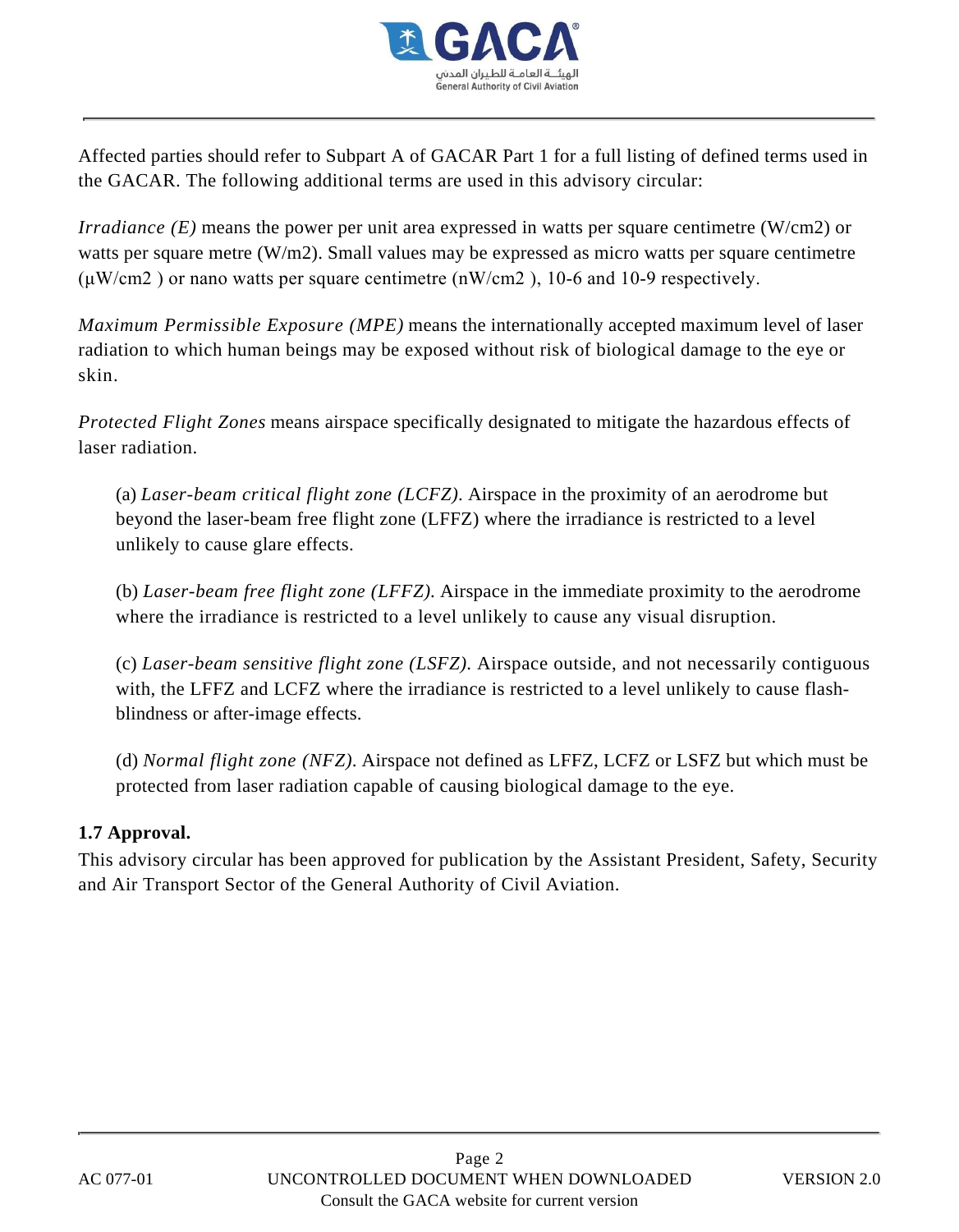

# **CHAPTER 2 – PROTECTING AIRCRAFT FROM THE HAZARDS OF LASERS**

## **2.1 General.**

Lasers can produce a beam of light of such intensity that permanent damage to human tissue, in particular the retina of the eye, can be caused instantaneously, even at distances of over 10 km. At lower intensities, laser beams can seriously affect visual performance without causing physical damage to the eyes. Protection of pilots against accidental laser beam strike has become a serious factor in aviation safety with the advent of the laser light display for entertainment or commercial purposes.

To protect the safety of aircraft against the hazardous effects of laser emitters, the following protected zones should be established around aerodromes:

- (a) A laser-beam free flight zone (LFFZ),
- (b) A laser-beam critical flight zone (LCFZ), and
- (c) A laser-beam sensitive flight zone (LSFZ).

Figures 1, 2, and 3 may be used to determine the exposure levels and distances that adequately protect flight operations. The restrictions on the use of laser beams in the three protected flight zones, LFFZ, LCFZ, and LSFZ, refer to visible laser beams only. Laser emitters operated by authorities in a manner compatible with flight safety are excluded from these restrictions. Typical examples of lasers used to support aviation include some cloud base or visibility measurement equipment, some bird harassing devices, and some aircraft docking guidance systems. Aerodrome operators and meteorological service providers are to ensure that these lasers have the beam aimed in such a direction, and/or that the times of operation are controlled, to ensure no hazard is posed to aircraft operations. In all navigable airspace, the irradiance level of any laser beam, visible or invisible, is expected to be less than or equal to the maximum permissible exposure (MPE) unless such emission has been notified to the GACA and permission obtained. The protected flight zones are established in order to mitigate the risk of operating laser emitters in the vicinity of aerodromes. The dimensions indicated for the various zones are given as guidance, but ICAO advises that they have been found to provide for the safe operation of aircraft in the vicinity of aerodromes.

## **2.2 Laser-Beam Free Flight Zone.**

Within this zone, the intensity of laser light should be restricted to a level that is unlikely to cause any visual disruption. The irradiance should not exceed 50 nW/cm2 unless some form of mitigation is applied. The level of brightness thus produced is indistinguishable from background ambient light.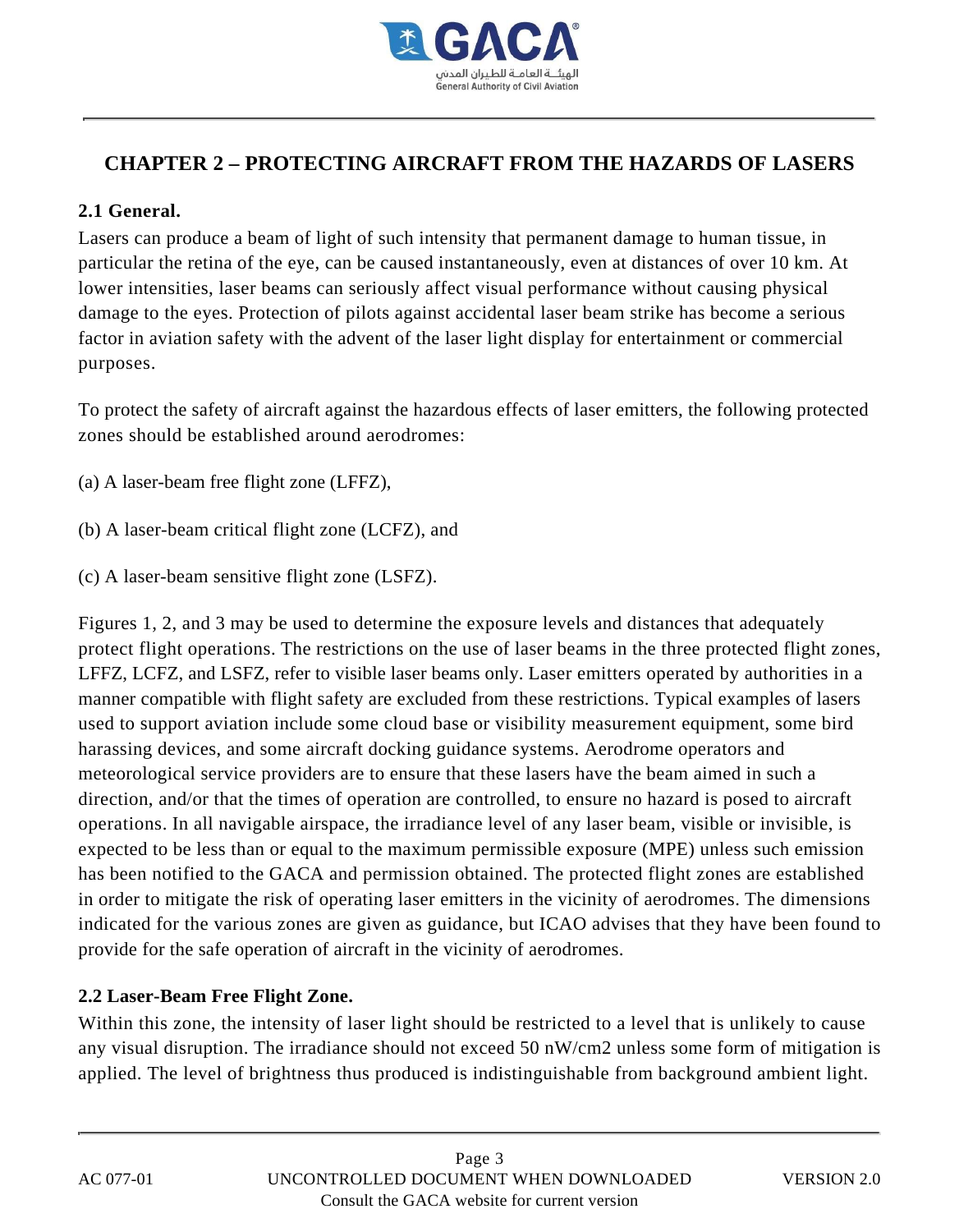

## **2.3 Laser-Beam Critical Zone.**

While the suggested extent of this zone is shown in the Figures, this zone may have to be adjusted to meet air traffic requirements. Within this zone the irradiance should not exceed 5  $\mu$ W/cm2 unless some form of mitigation is applied. Although capable of causing glare effects, this irradiance will not produce a level of brightness sufficient to cause flash-blindness or after-image effects.

## **2.4 Laser-Beam Sensitive Zone.**

The extent of this zone should be determined by the operations at the particular aerodrome. The LSFZ need not necessarily be contiguous with the other flight zones. Within this zone the irradiance should not exceed 100 μW/cm2 unless some form of mitigation is applied. The level of brightness thus produced may begin to produce flashblindness or after-image effects of short duration; however, this limit will provide protection from serious effects.

#### **2.5 Normal Flight Zone.**

The NFZ is any navigable airspace not defined as LFFZ, LCFZ or LSFZ. The NFZ should be protected from laser radiation capable of causing biological damage to the eye.

#### **Figure 1. Laser-Beam Free Flight Zone - Multiple Runways**

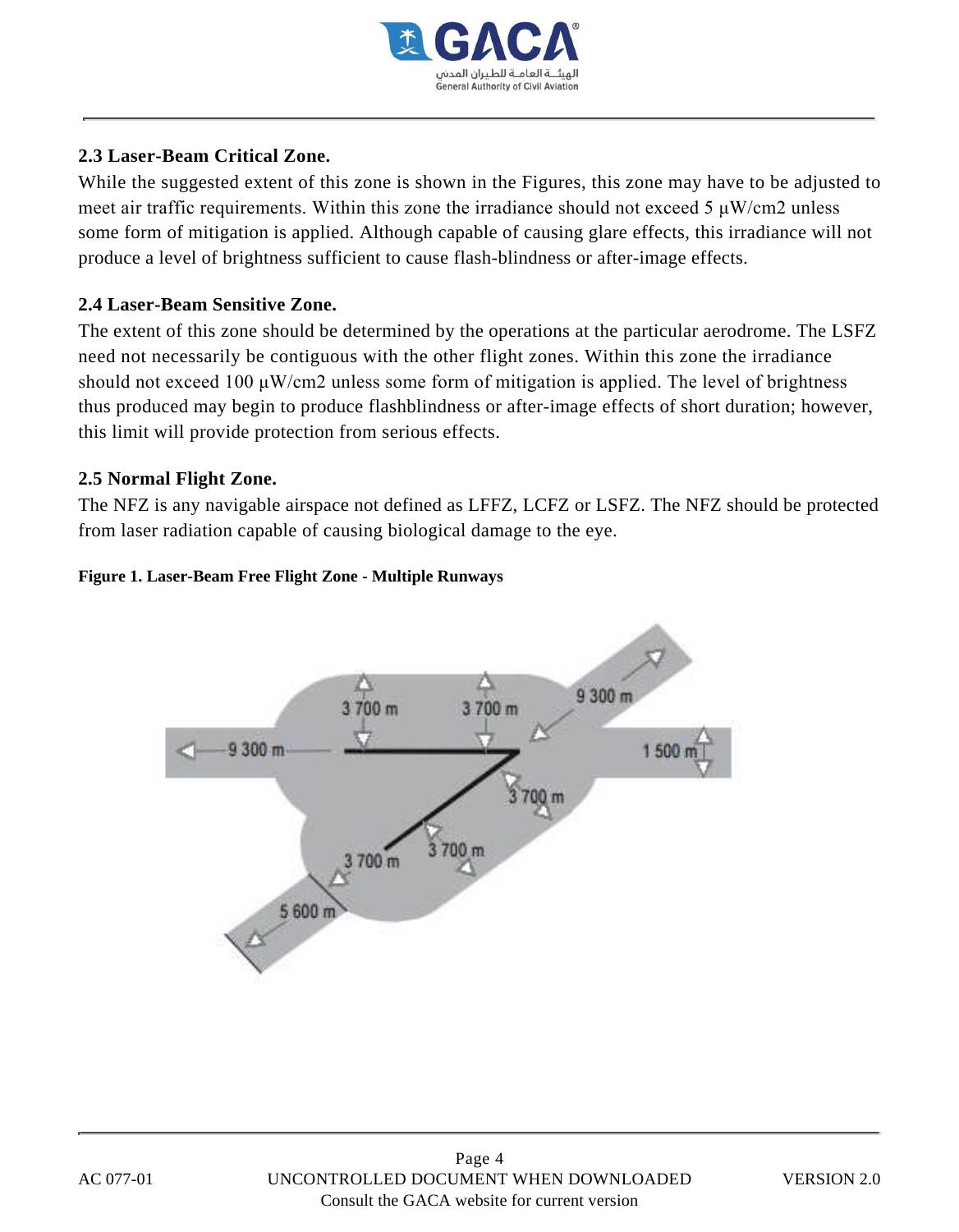

**Figure 2. Laser-Beam Protected Flight Zones**

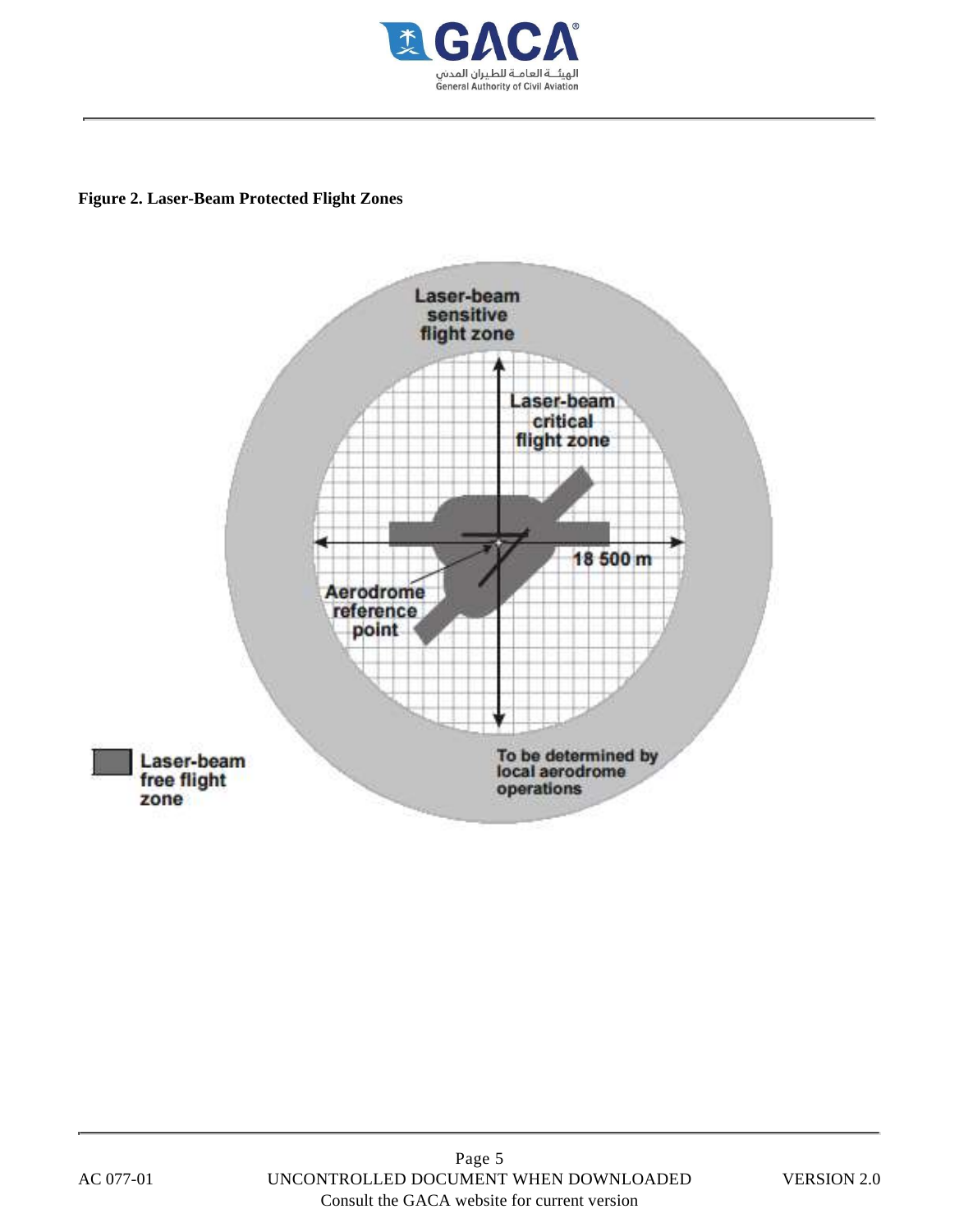

#### **Figure 3. Laser-Beam Protected Flight Zones with Indication of Maximum Irradiance Levels for Visible Laser Beams**

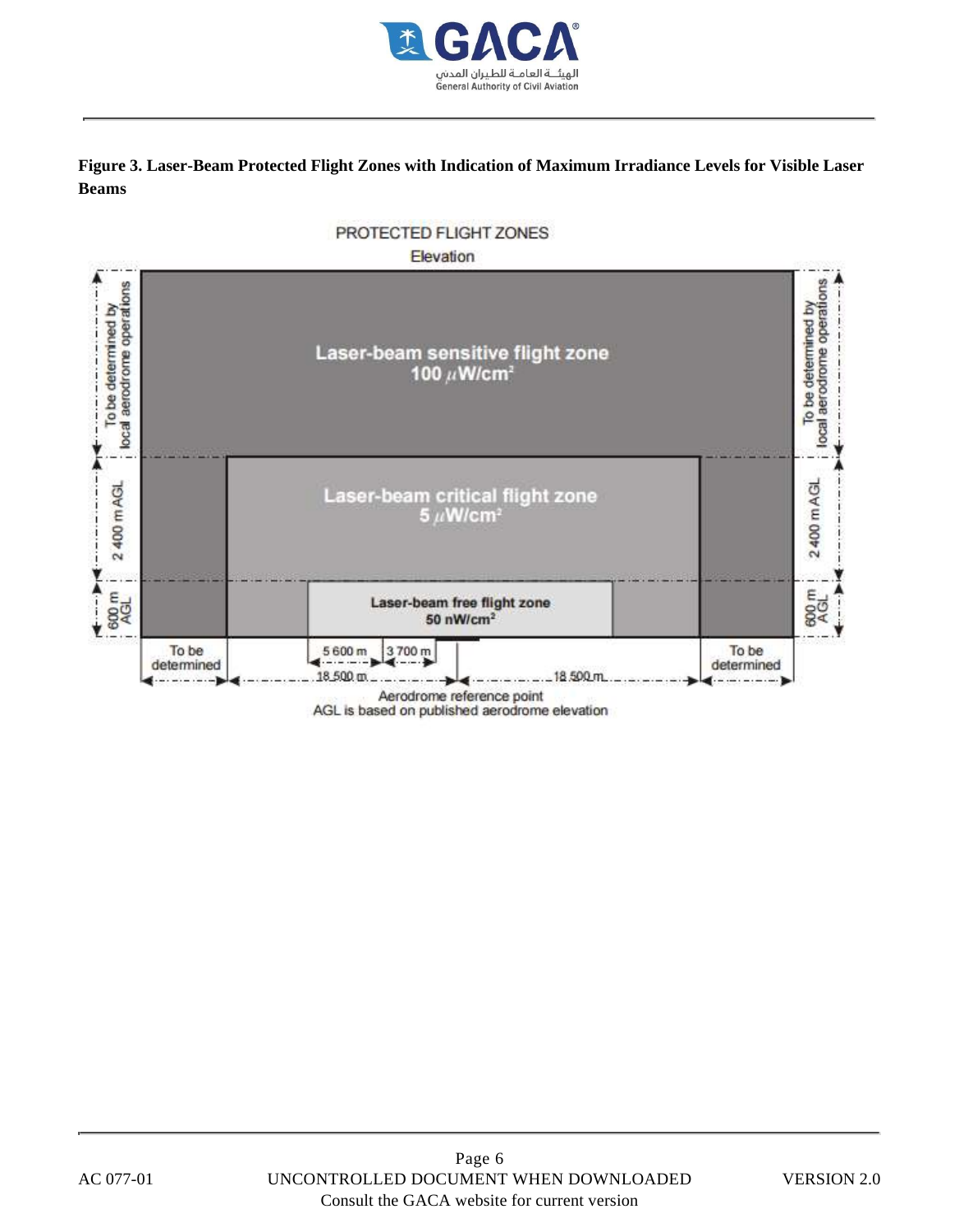

# **CHAPTER 3 – NOTIFICATION TO PROJECT DIRECTED BRIGHT LIGHTS INTO NAVIGABLE AIRSPACE**

## **3.1 General.**

GACAR Part 77 addresses the broad subject area of the preservation of the navigable airspace. Within Subpart E of GACAR Part 77 there are two sections that specifically address the projection of directed bright lights (e.g. lasers) into the navigable airspace. The two specific sections are repeated below:

## **GACAR § 77.61 Projection of Directed Bright Light Sources at an Aircraft.**

No person will project or cause to be projected a bright light source into navigable airspace in such a manner as to create a hazard to aviation safety or cause damage to an aircraft or injury to any person on board an aircraft.

## **GACAR § 77.63 Notice Requirements for Projecting Directed Bright Light Sources Into Navigable Airspace.**

(a) Any person intending to project or causing to be projected a directed bright light source into navigable airspace that may create a hazard to aviation safety must provide written notification to the President no less than 5 working days before the projection.

(b) The President will issue an authorization when the projection of the directed bright light source is not likely to create a hazard to aviation safety.

As prescribed in GACAR § 77.63(a), any person who intends to project directed bright lights (including lasers) into the navigable airspace that may create a hazard to aviation safety must notify the President in advance of the projection. Section 3.2 below includes a listing of the information that should be included in the notification to the President. The notification should be sent to Airports and Airspace Department of the Safety, Security and Air Transport Sector of GACA. Further details on how to contact this department are contained in Chapter 4 of this advisory circular.

## **3.2 Contents of Notification.**

The information provided by the person making the notification will be used by the GACA to perform an aeronautical study to evaluate the safety of a proposed laser operation. Provide all information noted below as this is the minimum data that the GACA will need to perform the study.

## **A. APPLICANT CONTACT INFORMATION.**

Identify the name, address, phone and fax and E-mail of the applicant. This is the party primarily responsible for the laser safety of the intended operation. In some cases, the applicant is a manufacturer or a governmental agency, and the laser is located at a different site. In such a case,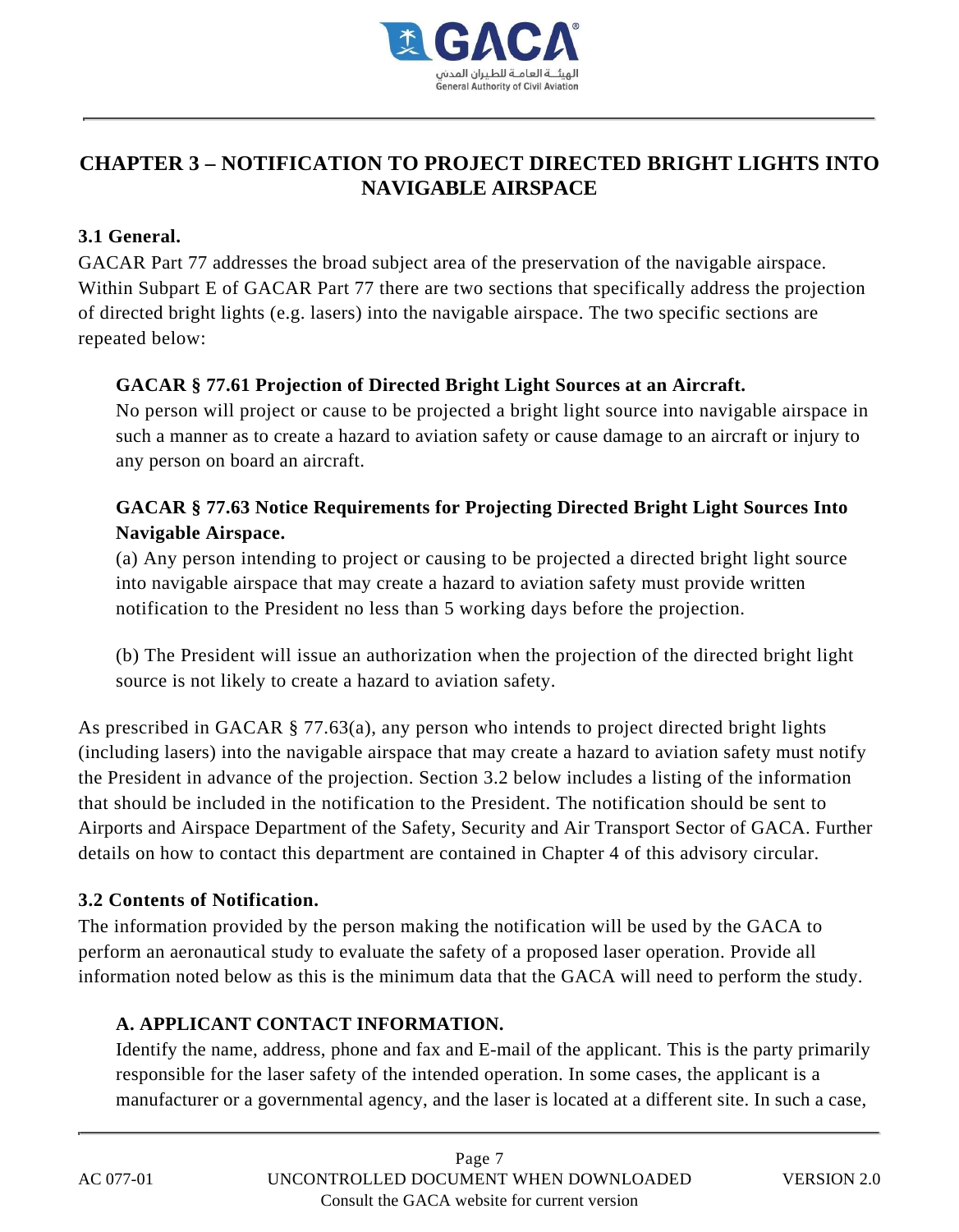

list the both the contact information for the applicant and the site location.

## **B. GENERAL INFORMATION.**

#### *NAME.*

Identify the event name (for temporary shows) or the facility name (for permanent installations).

## *GEOGRAPHIC LOCATION.*

Identify the latitude and longitude of the laser source. Identify the ground elevation at site. If the laser is on a building or other elevated structure, specify the laser's height above the ground.

## *DATE(S) AND TIME(S) OF LASER OPERATION.*

*Testing and alignment:* Specify the proposed date(s) and time(s) during which testing and alignment procedures will take place.

*Operation:* Specify the proposed the date(s) and time(s) during which laser light will enter navigable airspace.

**C. BRIEF DESCRIPTION OF OPERATION.** Provide a general overview of the proposed operation and a general description of each of the lasers involved. If a particular set-up operates with more than one laser, with different beam characteristics (power settings, pulse modes, divergence, etc.) or has multiple output devices (example: projector heads), then each should be listed separately. You may need to add attachments such as maps, diagrams and details of control measures. Include whatever materials you feel are necessary to assist the GACA in sufficiently evaluating your proposal

# **D. BRIEF DESCRIPTION OF CONTROL MEASURES.**

Describe the control measure(s) used to protect airspace; for example, termination on a building (where the beam path is not accessible by aircraft including helicopters), use of observers, use of radar and imaging equipment, physical methods of limiting the beam path, etc. The more that the operation relies on the control measures to ensure safety, the more detailed the description should be.

# **E. DESIGNATED CONTACT PERSON.**

Provide the name and contact information for the designated contact person. This is the person whom the GACA will contact if additional information is needed. This should be the person with the most knowledge about laser safety at this operation. However, it could also be a central contact person who interfaces between the GACA and the laser operation personnel.